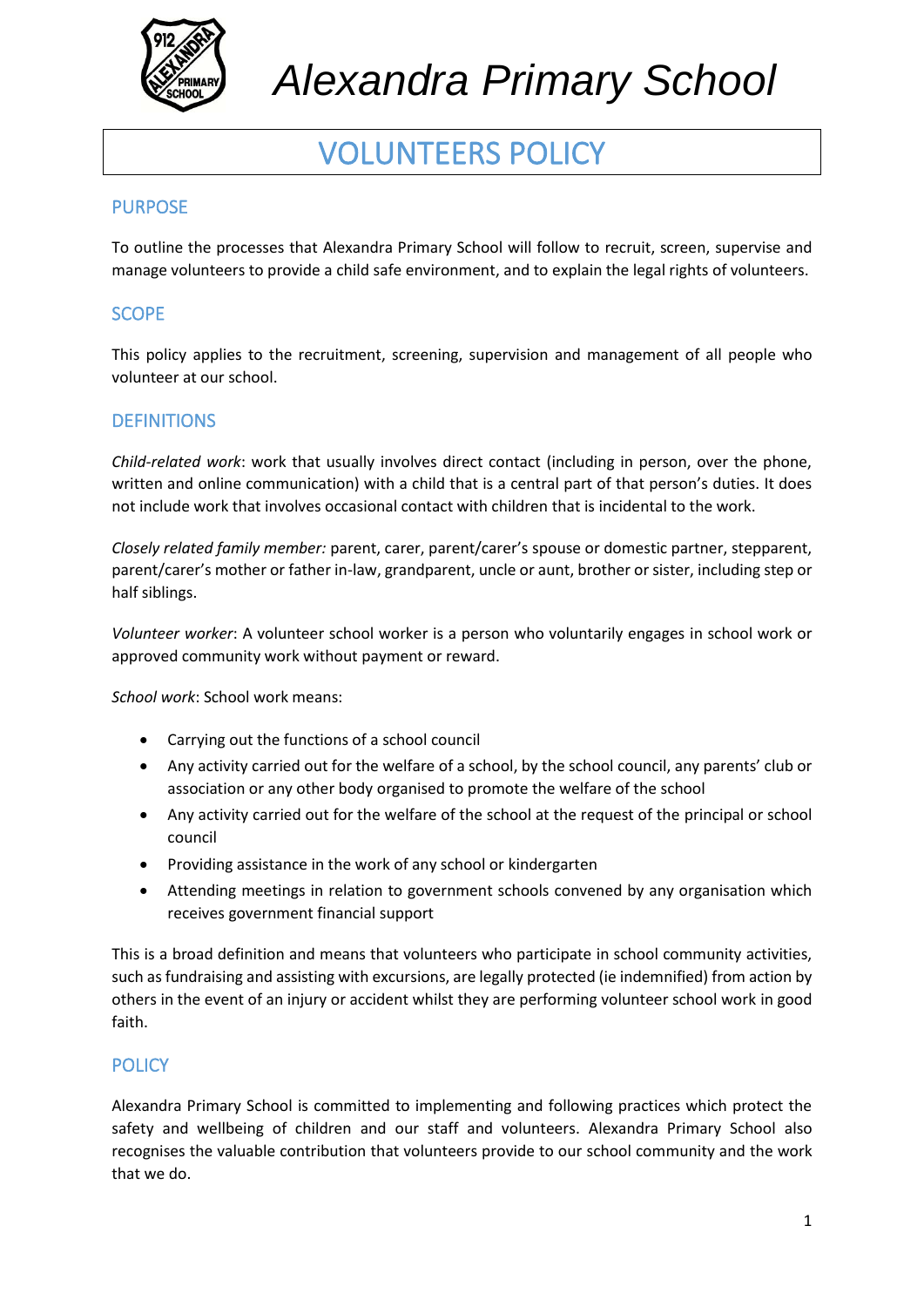

The procedures set out below are designed to ensure that Alexandra Primary School's volunteers are suitable to work with children and are well-placed to make a positive contribution to our school community.

#### Becoming a volunteer

Members of our school community who would like to volunteer are encouraged to contact the school office where they will follow up on WWC and suitability checks.

#### Suitability checks including Working with Children Clearances

The *Worker Screening Act 2020* (Vic) only sets out the minimum requirements for WWC Checks and Clearances. The Child Safe Standards are another law relevant to schools that requires appropriate screening measures/suitability checks to be undertaken in relation to volunteers and visitors. To ensure compliance with both pieces of legislation and Department policy, schools may choose to go above the minimum requirements under the *Worker Screening* Act, depending on the nature and risk of the activities the volunteer will be engaged in. There are different options below that you can adopt to suit your school community.

#### *Working with students*

Alexandra Primary School values the many volunteersthat assist in our classrooms, with sports events, camps, excursions, school concerts, other events and programs. To ensure that we are meeting our legal obligations under the *Worker Screening Act* and the Child Safe Standards, Alexandra Primary School is required to undertake suitability checks which in most cases will involve asking for evidence of a Working With Children (WWC) Clearance and may also involve undertaking reference, proof of identity and work history involving children checks.

It is **not** an offence under the *Worker Screening Act* for people to engage in child-related work without a WWC Clearance if they have:

- applied for the WWC check and the application has not been finally decided or withdrawn; and
- the person has not previously been given a WWC Exclusion under the *Worker Screening Act* or a corresponding working with children law.

As a result, schools may consider accepting evidence of the *application* for a WWC Check, in place of the WWC Clearance, provided the person provides the school with evidence of the final WWC Clearance when it comes through. In these circumstances, schools should consider appropriate additional supervision of the volunteer. If schools would like to allow the application for a WWC Check as sufficient evidence to commence engaging in volunteer work, they can include the following sentence in the above paragraph: "Where prospective volunteers are required under the law and this policy to have a WWC Clearance, the principal has the discretion to accept evidence of a WWC check application in order to commence volunteer work, provided the volunteer provides the school with evidence of the application outcome (clearance or exclusion) as soon as practicable after the applicant receives it".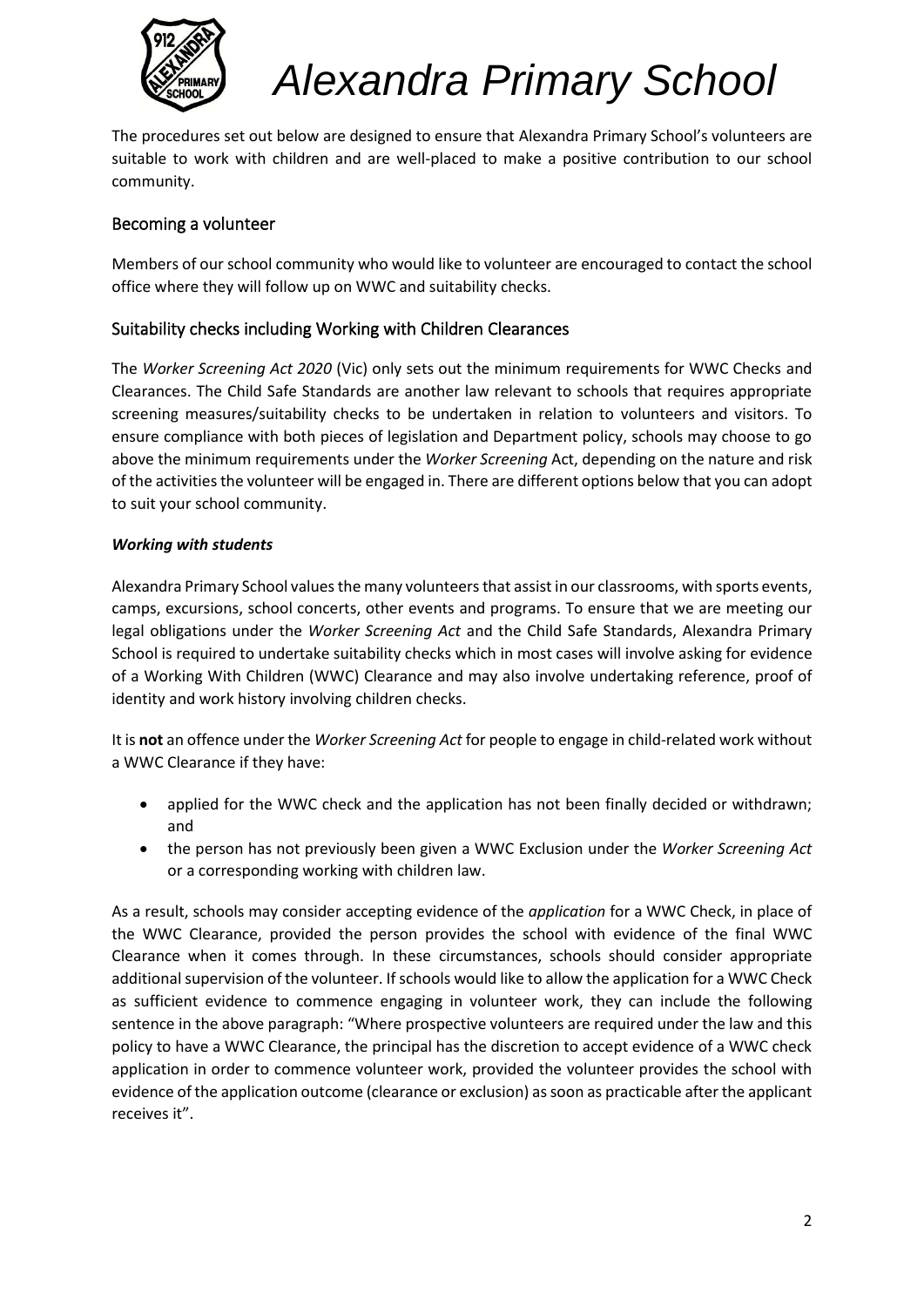

Considering our legal obligations, and our commitment to ensuring that Alexandra Primary School is a child safe environment, we will require volunteers to obtain a WWC Clearance and produce their valid card to the front office for verification in the following circumstances:

- **Volunteers who are not parent/family members** of any student at the school if they are engaged in child-related work regardless of whether they are being supervised.
- **Parent/family volunteers** who are assisting with any classroom or school activities involving direct contact with children in circumstances where the volunteer's child is **not** participating, or does not ordinarily participate in, the activity.
- **Parent/family volunteers** who assist with excursions (including swimming), camps and similar events, regardless of whether their own child is participating or not.
- **Parent/family volunteers** who regularly assist in school activities, regardless of whether their own child is participating or not
- **Parent/community School Council members** sitting on School Council with student School Council members, regardless of whether their own child is a student member or not

In addition, depending on the nature of the volunteer work, our school may ask the volunteer to provide other suitability checks at its discretion (for example, references, work history involving children and/or qualifications). Proof of identity may also be required in some circumstances.

#### *Non child-related work*

On some occasions, parents and other members of the school community may volunteer to do work that is not child-related. For example on the weekend for gardening, maintenance, working bees, parents and friends club coordination, school council, participating in sub-committees of school council, and other fundraising groups that meet in the evenings during which children will not be, or would not reasonably be expected to be, present.

At Alexandra Primary School, volunteers for this type of work will still be required to provide a valid WWC Clearance/proof of ID/references/work history.

#### Management and supervision

Volunteer workers will be expected to comply with any reasonable direction of the principal (or their nominee). This will include the requirement to follow our school's policies, including, but not limited to our Child Safety Policy, our Child Safety Code of Conduct and our Statement of Values and School Philosophy. Volunteer workers will also be expected to act consistently with Department of Education and Training policies, to the extent that they apply to volunteer workers, including the Department's policies relating to Equal Opportunity and Anti-Discrimination, Sexual Harassment and Workplace Bullying.

The principal has the discretion to make a decision about the ongoing suitability of a volunteer worker and may determine at any time whether or not a person is suitable to volunteer at Alexandra Primary School.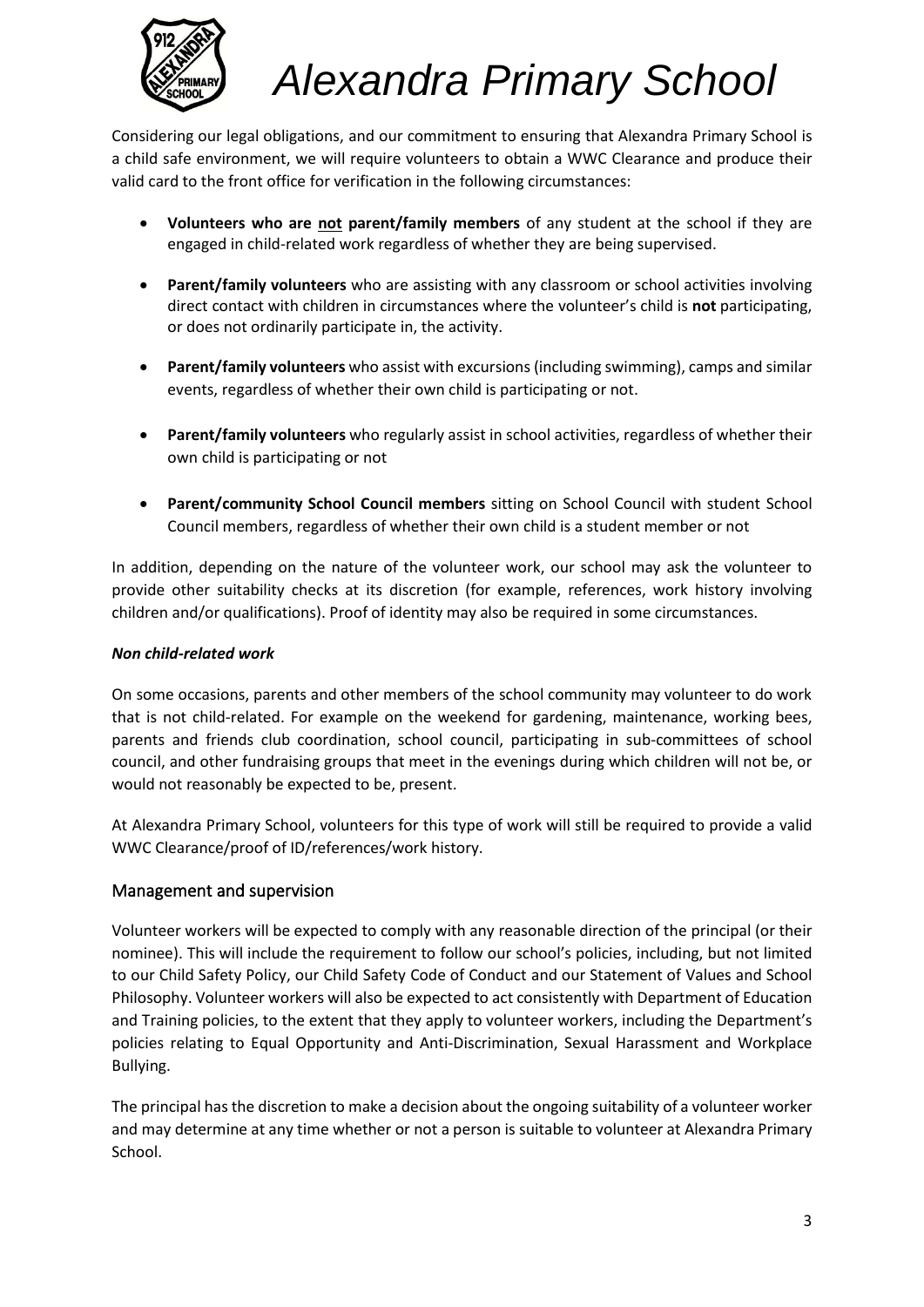

Alexandra Primary School will provide any appropriate induction and/or training for all volunteer workers. The principal (or their nominee) will determine what induction and/or training is necessary depending on what type of work the volunteer will be engaged in and will ensure a record is kept of the induction undertaken.

All volunteers will be provided induction in relation to Alexandra Primary School's child safety practices, including reporting obligations and procedures. Our school has a Child Safety Responding and Reporting Obligations Policy and Procedures which all staff and volunteers should be aware of.

The principal (or their nominee) will determine what supervision, if any, of volunteers is required for the type of work being performed.

#### Compensation

#### *Personal injury*

Volunteer workers are covered by the Department of Education and Training's Workers' Compensation Policy if they suffer personal injury in the course of engaging in school work.

#### *Property damage*

If a volunteer worker suffers damage to their property in the course of carrying out school work, the Minister (or delegate) may authorise such compensation as they consider reasonable in the circumstances. Claims of this nature should be directed to the principal who will direct them to the Department's Legal Division.

#### *Public liability insurance*

The Department of Education and Training's public liability insurance policy applies when a volunteer worker engaged in school work is legally liable for:

- a claim for bodily injury to a third party
- damage to or the destruction of a third party's property.

#### **COMMUNICATION**

This policy will be communicated to our school community in the following ways:

- Available publicly on our school's website
- Included in induction processes for relevant staff
- Included in our staff handbook/manual
- Discussed in an annual staff briefing/meeting
- Made available in hard copy from school administration upon request